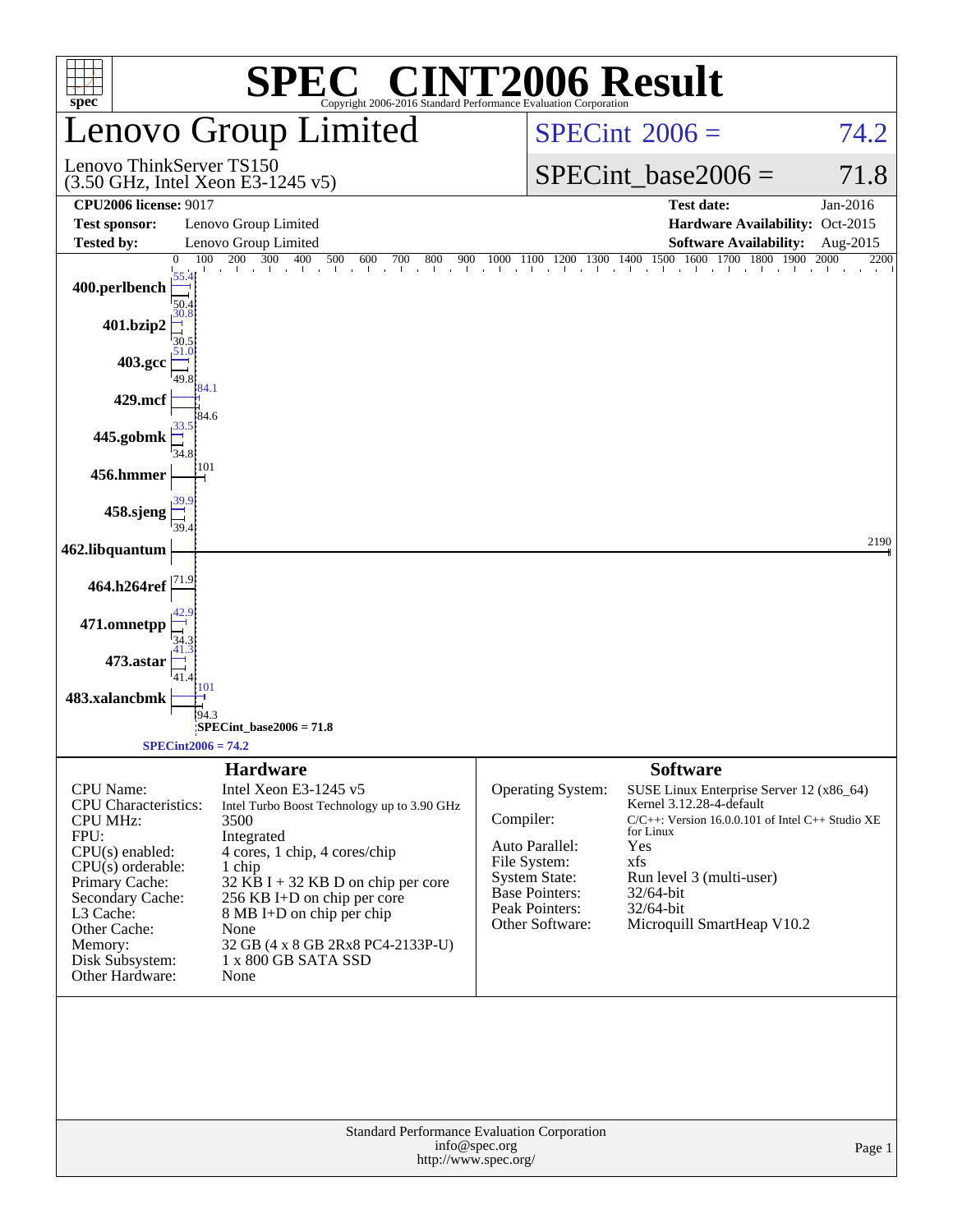

# enovo Group Limited

## $SPECint2006 = 74.2$  $SPECint2006 = 74.2$

#### Lenovo ThinkServer TS150

(3.50 GHz, Intel Xeon E3-1245 v5)

SPECint base2006 =  $71.8$ 

**[Test sponsor:](http://www.spec.org/auto/cpu2006/Docs/result-fields.html#Testsponsor)** Lenovo Group Limited **[Hardware Availability:](http://www.spec.org/auto/cpu2006/Docs/result-fields.html#HardwareAvailability)** Oct-2015

**[CPU2006 license:](http://www.spec.org/auto/cpu2006/Docs/result-fields.html#CPU2006license)** 9017 **[Test date:](http://www.spec.org/auto/cpu2006/Docs/result-fields.html#Testdate)** Jan-2016 **[Tested by:](http://www.spec.org/auto/cpu2006/Docs/result-fields.html#Testedby)** Lenovo Group Limited **[Software Availability:](http://www.spec.org/auto/cpu2006/Docs/result-fields.html#SoftwareAvailability)** Aug-2015

#### **[Results Table](http://www.spec.org/auto/cpu2006/Docs/result-fields.html#ResultsTable)**

|                                                                                                          | <b>Base</b>    |       |                |       |                | <b>Peak</b> |                |              |                |              |                |              |
|----------------------------------------------------------------------------------------------------------|----------------|-------|----------------|-------|----------------|-------------|----------------|--------------|----------------|--------------|----------------|--------------|
| <b>Benchmark</b>                                                                                         | <b>Seconds</b> | Ratio | <b>Seconds</b> | Ratio | <b>Seconds</b> | Ratio       | <b>Seconds</b> | <b>Ratio</b> | <b>Seconds</b> | <b>Ratio</b> | <b>Seconds</b> | <b>Ratio</b> |
| 400.perlbench                                                                                            | 194            | 50.4  | 194            | 50.3  | 194            | 50.4        | 177            | 55.3         | 176            | 55.5         | 176            | 55.4         |
| 401.bzip2                                                                                                | 316            | 30.5  | 317            | 30.5  | 317            | 30.4        | 313            | 30.8         | 313            | 30.8         | 313            | 30.8         |
| $403.\mathrm{gcc}$                                                                                       | 162            | 49.8  | 162            | 49.8  | 162            | 49.8        | 158            | 51.1         | 158            | 51.0         | 158            | 50.9         |
| $429$ mcf                                                                                                | 108            | 84.6  | 109            | 84.0  | 108            | 84.7        | 108            | 84.4         | 108            | 84.1         | 109            | 83.6         |
| $445$ .gobmk                                                                                             | 302            | 34.8  | 302            | 34.8  | 302            | 34.7        | 313            | 33.5         | 313            | 33.5         | 313            | 33.5         |
| 456.hmmer                                                                                                | 92.0           | 101   | 91.8           | 102   | 92.0           | 101         | 92.0           | 101          | 91.8           | 102          | 92.0           | <b>101</b>   |
| $458$ .sjeng                                                                                             | 307            | 39.4  | 307            | 39.4  | 308            | 39.3        | 303            | 39.9         | 304            | 39.8         | 303            | <u>39.9</u>  |
| 462.libquantum                                                                                           | 9.45           | 2190  | 9.47           | 2190  | 9.47           | 2190        | 9.45           | 2190         | 9.47           | 2190         | 9.47           | 2190         |
| 464.h264ref                                                                                              | 308            | 71.8  | 306            | 72.3  | 308            | 71.9        | 308            | 71.8         | 306            | 72.3         | 308            | 71.9         |
| 471.omnetpp                                                                                              | 183            | 34.2  | 181            | 34.5  | 182            | 34.3        | 145            | 43.0         | 146            | 42.7         | 146            | 42.9         |
| $ 473$ . astar                                                                                           | 170            | 41.4  | 169            | 41.5  | 172            | 40.8        | 171            | 41.0         | 170            | 41.3         | 170            | 41.3         |
| 483.xalancbmk                                                                                            | 72.9           | 94.6  | 73.5           | 93.8  | 73.2           | 94.3        | 69.4           | 99.5         | 68.5           | 101          | 68.5           | <b>101</b>   |
| Results appear in the order in which they were run. Bold underlined text indicates a median measurement. |                |       |                |       |                |             |                |              |                |              |                |              |

#### **[Submit Notes](http://www.spec.org/auto/cpu2006/Docs/result-fields.html#SubmitNotes)**

The config file option 'submit' was used.

#### **[Operating System Notes](http://www.spec.org/auto/cpu2006/Docs/result-fields.html#OperatingSystemNotes)**

Stack size set to unlimited using "ulimit -s unlimited"

#### **[Platform Notes](http://www.spec.org/auto/cpu2006/Docs/result-fields.html#PlatformNotes)**

BIOS Configuration: EIST Support set to Enabled Intel (R) Hyper-Threading set to Disabled C1E Support set to Enabled C State Support set to Enabled Turbo Mode set to Enable Sysinfo program /home/cpu2006-1.2-ic16.0/config/sysinfo.rev6914 \$Rev: 6914 \$ \$Date:: 2014-06-25 #\$ e3fbb8667b5a285932ceab81e28219e1 running on TS150 Thu Jan 14 09:03:09 2016 This section contains SUT (System Under Test) info as seen by some common utilities. To remove or add to this section, see: <http://www.spec.org/cpu2006/Docs/config.html#sysinfo>

 From /proc/cpuinfo model name : Intel(R) Xeon(R) CPU E3-1245 v5 @ 3.50GHz 1 "physical id"s (chips) 4 "processors" cores, siblings (Caution: counting these is hw and system dependent. The Continued on next page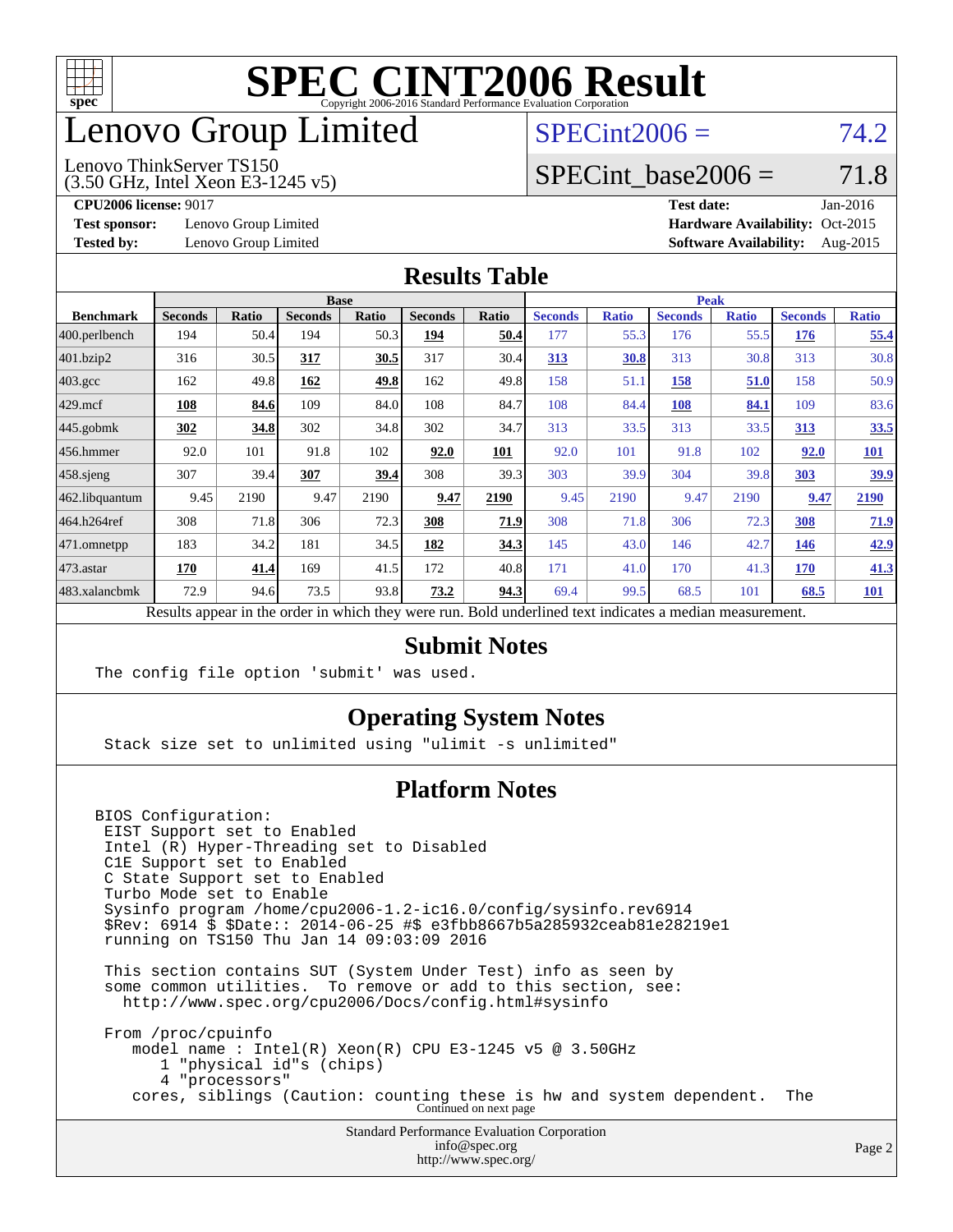

Lenovo Group Limited

 $SPECint2006 = 74.2$  $SPECint2006 = 74.2$ 

(3.50 GHz, Intel Xeon E3-1245 v5) Lenovo ThinkServer TS150

 $SPECTnt\_base2006 = 71.8$ 

**[Test sponsor:](http://www.spec.org/auto/cpu2006/Docs/result-fields.html#Testsponsor)** Lenovo Group Limited **[Hardware Availability:](http://www.spec.org/auto/cpu2006/Docs/result-fields.html#HardwareAvailability)** Oct-2015

**[CPU2006 license:](http://www.spec.org/auto/cpu2006/Docs/result-fields.html#CPU2006license)** 9017 **[Test date:](http://www.spec.org/auto/cpu2006/Docs/result-fields.html#Testdate)** Jan-2016 **[Tested by:](http://www.spec.org/auto/cpu2006/Docs/result-fields.html#Testedby)** Lenovo Group Limited **[Software Availability:](http://www.spec.org/auto/cpu2006/Docs/result-fields.html#SoftwareAvailability)** Aug-2015

#### **[Platform Notes \(Continued\)](http://www.spec.org/auto/cpu2006/Docs/result-fields.html#PlatformNotes)**

| cache size : 8192 KB<br>From /proc/meminfo                                                                                                                                                                                                                                                                                                                                                                                                                                             |  |
|----------------------------------------------------------------------------------------------------------------------------------------------------------------------------------------------------------------------------------------------------------------------------------------------------------------------------------------------------------------------------------------------------------------------------------------------------------------------------------------|--|
| MemTotal:<br>32933324 kB<br>HugePages_Total:<br>0<br>Hugepagesize:<br>2048 kB                                                                                                                                                                                                                                                                                                                                                                                                          |  |
| From /etc/*release* /etc/*version*<br>SuSE-release:<br>SUSE Linux Enterprise Server 12 (x86_64)<br>$VERSION = 12$<br>$PATCHLEVEL = 0$<br># This file is deprecated and will be removed in a future service pack or<br>release.<br># Please check /etc/os-release for details about this release.<br>os-release:<br>NAME="SLES"<br>VERSION="12"<br>VERSION ID="12"<br>PRETTY_NAME="SUSE Linux Enterprise Server 12"<br>ID="sles"<br>ANSI_COLOR="0;32"<br>CPE_NAME="cpe:/o:suse:sles:12" |  |
| uname $-a$ :<br>Linux TS150 3.12.28-4-default #1 SMP Thu Sep 25 17:02:34 UTC 2014 (9879bd4)<br>x86_64 x86_64 x86_64 GNU/Linux                                                                                                                                                                                                                                                                                                                                                          |  |
| run-level 3 Jan 14 09:02                                                                                                                                                                                                                                                                                                                                                                                                                                                               |  |
| SPEC is set to: /home/cpu2006-1.2-ic16.0<br>Type Size Used Avail Use% Mounted on<br>Filesystem<br>/dev/sda3<br>xfs<br>693G<br>27G 667G 4% / home<br>Additional information from dmidecode:                                                                                                                                                                                                                                                                                             |  |
| Warning: Use caution when you interpret this section. The 'dmidecode' program<br>reads system data which is "intended to allow hardware to be accurately<br>determined", but the intent may not be met, as there are frequent changes to<br>hardware, firmware, and the "DMTF SMBIOS" standard.                                                                                                                                                                                        |  |
| 12/25/2015<br>BIOS LENOVO FWKT32A<br>Memory:<br>4x Samsung M378A1G43DB0-CPB 8 GB 2 rank 2133 MHz                                                                                                                                                                                                                                                                                                                                                                                       |  |
| (End of data from sysinfo program)                                                                                                                                                                                                                                                                                                                                                                                                                                                     |  |
| Standard Performance Evaluation Corporation                                                                                                                                                                                                                                                                                                                                                                                                                                            |  |
| info@spec.org                                                                                                                                                                                                                                                                                                                                                                                                                                                                          |  |

<http://www.spec.org/>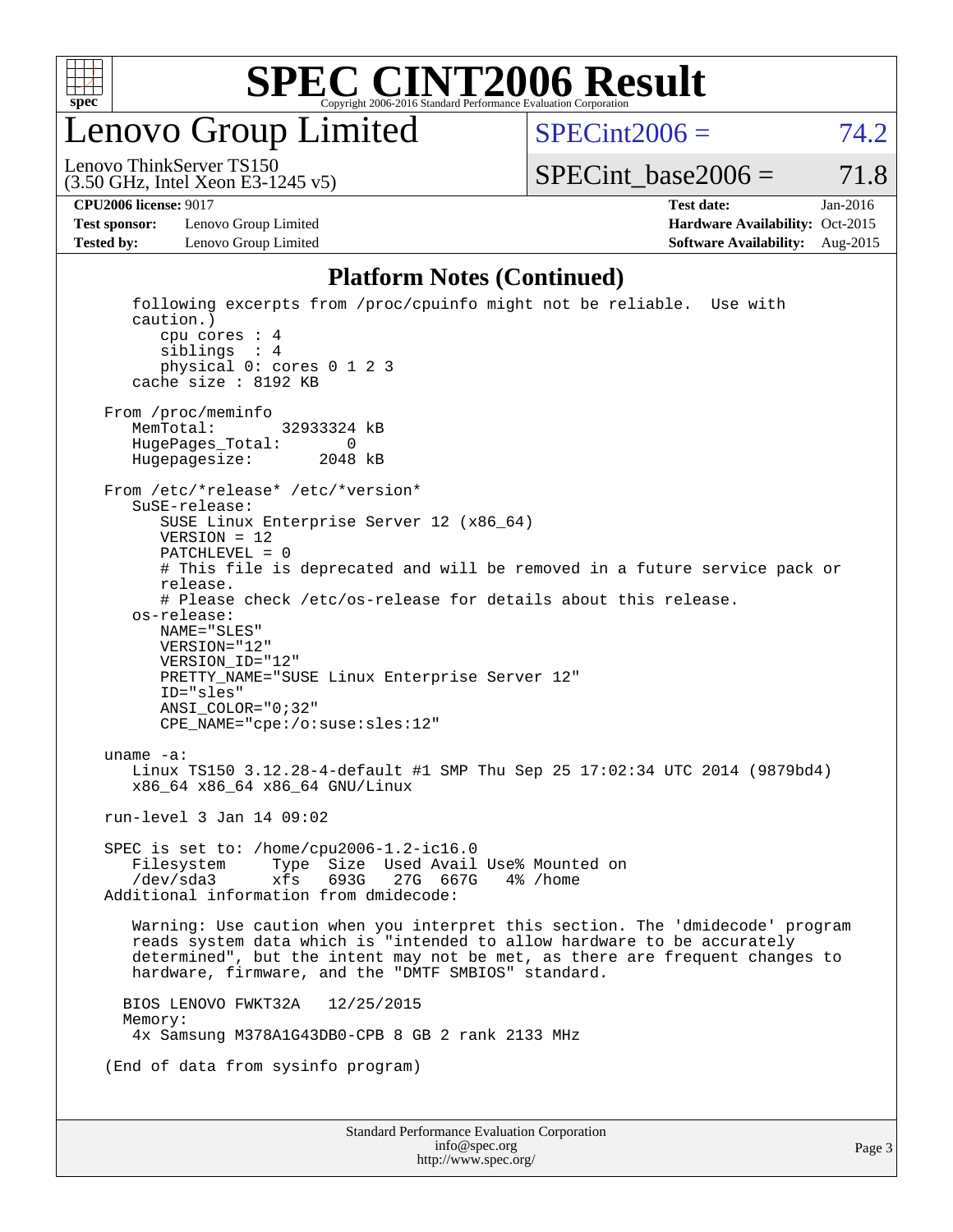

## enovo Group Limited

 $SPECint2006 = 74.2$  $SPECint2006 = 74.2$ 

(3.50 GHz, Intel Xeon E3-1245 v5) Lenovo ThinkServer TS150

SPECint base2006 =  $71.8$ 

**[Test sponsor:](http://www.spec.org/auto/cpu2006/Docs/result-fields.html#Testsponsor)** Lenovo Group Limited **[Hardware Availability:](http://www.spec.org/auto/cpu2006/Docs/result-fields.html#HardwareAvailability)** Oct-2015

**[CPU2006 license:](http://www.spec.org/auto/cpu2006/Docs/result-fields.html#CPU2006license)** 9017 **[Test date:](http://www.spec.org/auto/cpu2006/Docs/result-fields.html#Testdate)** Jan-2016 **[Tested by:](http://www.spec.org/auto/cpu2006/Docs/result-fields.html#Testedby)** Lenovo Group Limited **[Software Availability:](http://www.spec.org/auto/cpu2006/Docs/result-fields.html#SoftwareAvailability)** Aug-2015

#### **[General Notes](http://www.spec.org/auto/cpu2006/Docs/result-fields.html#GeneralNotes)**

Environment variables set by runspec before the start of the run:  $KMP$  AFFINITY = "granularity=fine, scatter" LD\_LIBRARY\_PATH = "/home/cpu2006-1.2-ic16.0/libs/32:/home/cpu2006-1.2-ic16.0/libs/64:/home/cpu2006-1.2-ic16.0/sh" OMP\_NUM\_THREADS = "4"

 Binaries compiled on a system with 1x Intel Core i5-4670K CPU + 32GB memory using RedHat EL 7.1 Transparent Huge Pages enabled with: echo always > /sys/kernel/mm/transparent\_hugepage/enabled

**[Base Compiler Invocation](http://www.spec.org/auto/cpu2006/Docs/result-fields.html#BaseCompilerInvocation)**

 $\frac{C \text{ benchmarks:}}{C \text{ C}}$ -m64

[C++ benchmarks:](http://www.spec.org/auto/cpu2006/Docs/result-fields.html#CXXbenchmarks) [icpc -m64](http://www.spec.org/cpu2006/results/res2016q1/cpu2006-20160125-38860.flags.html#user_CXXbase_intel_icpc_64bit_fc66a5337ce925472a5c54ad6a0de310)

#### **[Base Portability Flags](http://www.spec.org/auto/cpu2006/Docs/result-fields.html#BasePortabilityFlags)**

 400.perlbench: [-DSPEC\\_CPU\\_LP64](http://www.spec.org/cpu2006/results/res2016q1/cpu2006-20160125-38860.flags.html#b400.perlbench_basePORTABILITY_DSPEC_CPU_LP64) [-DSPEC\\_CPU\\_LINUX\\_X64](http://www.spec.org/cpu2006/results/res2016q1/cpu2006-20160125-38860.flags.html#b400.perlbench_baseCPORTABILITY_DSPEC_CPU_LINUX_X64) 401.bzip2: [-DSPEC\\_CPU\\_LP64](http://www.spec.org/cpu2006/results/res2016q1/cpu2006-20160125-38860.flags.html#suite_basePORTABILITY401_bzip2_DSPEC_CPU_LP64) 403.gcc: [-DSPEC\\_CPU\\_LP64](http://www.spec.org/cpu2006/results/res2016q1/cpu2006-20160125-38860.flags.html#suite_basePORTABILITY403_gcc_DSPEC_CPU_LP64) 429.mcf: [-DSPEC\\_CPU\\_LP64](http://www.spec.org/cpu2006/results/res2016q1/cpu2006-20160125-38860.flags.html#suite_basePORTABILITY429_mcf_DSPEC_CPU_LP64) 445.gobmk: [-DSPEC\\_CPU\\_LP64](http://www.spec.org/cpu2006/results/res2016q1/cpu2006-20160125-38860.flags.html#suite_basePORTABILITY445_gobmk_DSPEC_CPU_LP64) 456.hmmer: [-DSPEC\\_CPU\\_LP64](http://www.spec.org/cpu2006/results/res2016q1/cpu2006-20160125-38860.flags.html#suite_basePORTABILITY456_hmmer_DSPEC_CPU_LP64) 458.sjeng: [-DSPEC\\_CPU\\_LP64](http://www.spec.org/cpu2006/results/res2016q1/cpu2006-20160125-38860.flags.html#suite_basePORTABILITY458_sjeng_DSPEC_CPU_LP64) 462.libquantum: [-DSPEC\\_CPU\\_LP64](http://www.spec.org/cpu2006/results/res2016q1/cpu2006-20160125-38860.flags.html#suite_basePORTABILITY462_libquantum_DSPEC_CPU_LP64) [-DSPEC\\_CPU\\_LINUX](http://www.spec.org/cpu2006/results/res2016q1/cpu2006-20160125-38860.flags.html#b462.libquantum_baseCPORTABILITY_DSPEC_CPU_LINUX) 464.h264ref: [-DSPEC\\_CPU\\_LP64](http://www.spec.org/cpu2006/results/res2016q1/cpu2006-20160125-38860.flags.html#suite_basePORTABILITY464_h264ref_DSPEC_CPU_LP64) 471.omnetpp: [-DSPEC\\_CPU\\_LP64](http://www.spec.org/cpu2006/results/res2016q1/cpu2006-20160125-38860.flags.html#suite_basePORTABILITY471_omnetpp_DSPEC_CPU_LP64) 473.astar: [-DSPEC\\_CPU\\_LP64](http://www.spec.org/cpu2006/results/res2016q1/cpu2006-20160125-38860.flags.html#suite_basePORTABILITY473_astar_DSPEC_CPU_LP64) 483.xalancbmk: [-DSPEC\\_CPU\\_LP64](http://www.spec.org/cpu2006/results/res2016q1/cpu2006-20160125-38860.flags.html#suite_basePORTABILITY483_xalancbmk_DSPEC_CPU_LP64) [-DSPEC\\_CPU\\_LINUX](http://www.spec.org/cpu2006/results/res2016q1/cpu2006-20160125-38860.flags.html#b483.xalancbmk_baseCXXPORTABILITY_DSPEC_CPU_LINUX)

## **[Base Optimization Flags](http://www.spec.org/auto/cpu2006/Docs/result-fields.html#BaseOptimizationFlags)**

[C benchmarks](http://www.spec.org/auto/cpu2006/Docs/result-fields.html#Cbenchmarks):

[-xCORE-AVX2](http://www.spec.org/cpu2006/results/res2016q1/cpu2006-20160125-38860.flags.html#user_CCbase_f-xAVX2_5f5fc0cbe2c9f62c816d3e45806c70d7) [-ipo](http://www.spec.org/cpu2006/results/res2016q1/cpu2006-20160125-38860.flags.html#user_CCbase_f-ipo) [-O3](http://www.spec.org/cpu2006/results/res2016q1/cpu2006-20160125-38860.flags.html#user_CCbase_f-O3) [-no-prec-div](http://www.spec.org/cpu2006/results/res2016q1/cpu2006-20160125-38860.flags.html#user_CCbase_f-no-prec-div) [-parallel](http://www.spec.org/cpu2006/results/res2016q1/cpu2006-20160125-38860.flags.html#user_CCbase_f-parallel) [-opt-prefetch](http://www.spec.org/cpu2006/results/res2016q1/cpu2006-20160125-38860.flags.html#user_CCbase_f-opt-prefetch) [-auto-p32](http://www.spec.org/cpu2006/results/res2016q1/cpu2006-20160125-38860.flags.html#user_CCbase_f-auto-p32)

[C++ benchmarks:](http://www.spec.org/auto/cpu2006/Docs/result-fields.html#CXXbenchmarks)

[-xCORE-AVX2](http://www.spec.org/cpu2006/results/res2016q1/cpu2006-20160125-38860.flags.html#user_CXXbase_f-xAVX2_5f5fc0cbe2c9f62c816d3e45806c70d7) [-ipo](http://www.spec.org/cpu2006/results/res2016q1/cpu2006-20160125-38860.flags.html#user_CXXbase_f-ipo) [-O3](http://www.spec.org/cpu2006/results/res2016q1/cpu2006-20160125-38860.flags.html#user_CXXbase_f-O3) [-no-prec-div](http://www.spec.org/cpu2006/results/res2016q1/cpu2006-20160125-38860.flags.html#user_CXXbase_f-no-prec-div) [-opt-prefetch](http://www.spec.org/cpu2006/results/res2016q1/cpu2006-20160125-38860.flags.html#user_CXXbase_f-opt-prefetch) [-auto-p32](http://www.spec.org/cpu2006/results/res2016q1/cpu2006-20160125-38860.flags.html#user_CXXbase_f-auto-p32) [-Wl,-z,muldefs](http://www.spec.org/cpu2006/results/res2016q1/cpu2006-20160125-38860.flags.html#user_CXXbase_link_force_multiple1_74079c344b956b9658436fd1b6dd3a8a) [-L/sh -lsmartheap64](http://www.spec.org/cpu2006/results/res2016q1/cpu2006-20160125-38860.flags.html#user_CXXbase_SmartHeap64_ed4ef857ce90951921efb0d91eb88472)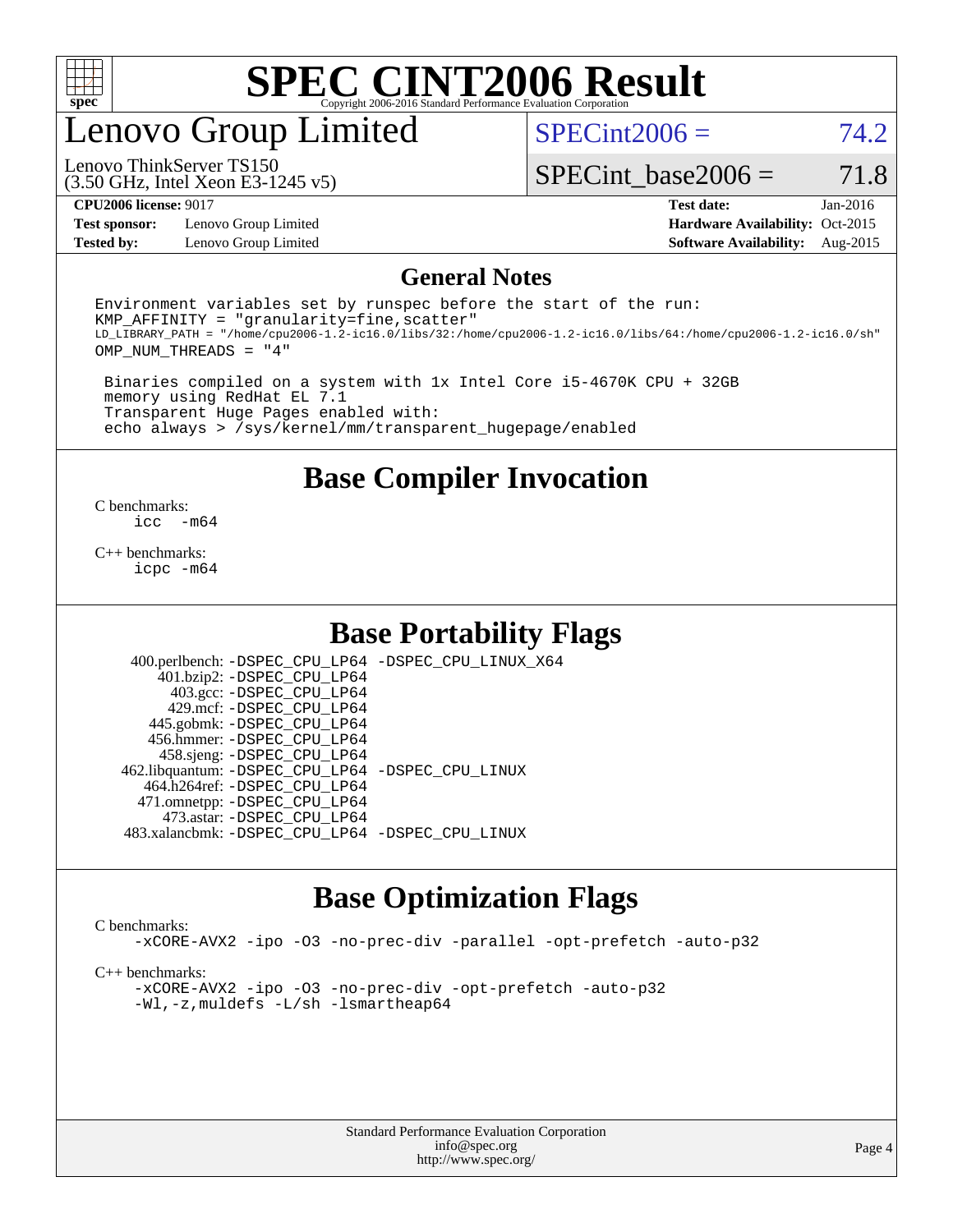

# enovo Group Limited

(3.50 GHz, Intel Xeon E3-1245 v5) Lenovo ThinkServer TS150

 $SPECint2006 = 74.2$  $SPECint2006 = 74.2$ 

SPECint base2006 =  $71.8$ 

**[Test sponsor:](http://www.spec.org/auto/cpu2006/Docs/result-fields.html#Testsponsor)** Lenovo Group Limited **[Hardware Availability:](http://www.spec.org/auto/cpu2006/Docs/result-fields.html#HardwareAvailability)** Oct-2015

**[CPU2006 license:](http://www.spec.org/auto/cpu2006/Docs/result-fields.html#CPU2006license)** 9017 **[Test date:](http://www.spec.org/auto/cpu2006/Docs/result-fields.html#Testdate)** Jan-2016 **[Tested by:](http://www.spec.org/auto/cpu2006/Docs/result-fields.html#Testedby)** Lenovo Group Limited **[Software Availability:](http://www.spec.org/auto/cpu2006/Docs/result-fields.html#SoftwareAvailability)** Aug-2015

## **[Base Other Flags](http://www.spec.org/auto/cpu2006/Docs/result-fields.html#BaseOtherFlags)**

[C benchmarks](http://www.spec.org/auto/cpu2006/Docs/result-fields.html#Cbenchmarks):

403.gcc: [-Dalloca=\\_alloca](http://www.spec.org/cpu2006/results/res2016q1/cpu2006-20160125-38860.flags.html#b403.gcc_baseEXTRA_CFLAGS_Dalloca_be3056838c12de2578596ca5467af7f3)

## **[Peak Compiler Invocation](http://www.spec.org/auto/cpu2006/Docs/result-fields.html#PeakCompilerInvocation)**

[C benchmarks \(except as noted below\)](http://www.spec.org/auto/cpu2006/Docs/result-fields.html#Cbenchmarksexceptasnotedbelow):

[icc -m64](http://www.spec.org/cpu2006/results/res2016q1/cpu2006-20160125-38860.flags.html#user_CCpeak_intel_icc_64bit_f346026e86af2a669e726fe758c88044)

400.perlbench: [icc -m32 -L/opt/intel/compilers\\_and\\_libraries\\_2016/linux/compiler/lib/ia32\\_lin](http://www.spec.org/cpu2006/results/res2016q1/cpu2006-20160125-38860.flags.html#user_peakCCLD400_perlbench_intel_icc_e10256ba5924b668798078a321b0cb3f)

445.gobmk: [icc -m32 -L/opt/intel/compilers\\_and\\_libraries\\_2016/linux/compiler/lib/ia32\\_lin](http://www.spec.org/cpu2006/results/res2016q1/cpu2006-20160125-38860.flags.html#user_peakCCLD445_gobmk_intel_icc_e10256ba5924b668798078a321b0cb3f)

[C++ benchmarks \(except as noted below\):](http://www.spec.org/auto/cpu2006/Docs/result-fields.html#CXXbenchmarksexceptasnotedbelow)

[icpc -m32 -L/opt/intel/compilers\\_and\\_libraries\\_2016/linux/compiler/lib/ia32\\_lin](http://www.spec.org/cpu2006/results/res2016q1/cpu2006-20160125-38860.flags.html#user_CXXpeak_intel_icpc_b4f50a394bdb4597aa5879c16bc3f5c5)

473.astar: [icpc -m64](http://www.spec.org/cpu2006/results/res2016q1/cpu2006-20160125-38860.flags.html#user_peakCXXLD473_astar_intel_icpc_64bit_fc66a5337ce925472a5c54ad6a0de310)

## **[Peak Portability Flags](http://www.spec.org/auto/cpu2006/Docs/result-fields.html#PeakPortabilityFlags)**

 400.perlbench: [-D\\_FILE\\_OFFSET\\_BITS=64](http://www.spec.org/cpu2006/results/res2016q1/cpu2006-20160125-38860.flags.html#user_peakPORTABILITY400_perlbench_file_offset_bits_64_438cf9856305ebd76870a2c6dc2689ab) [-DSPEC\\_CPU\\_LINUX\\_IA32](http://www.spec.org/cpu2006/results/res2016q1/cpu2006-20160125-38860.flags.html#b400.perlbench_peakCPORTABILITY_DSPEC_CPU_LINUX_IA32) 401.bzip2: [-DSPEC\\_CPU\\_LP64](http://www.spec.org/cpu2006/results/res2016q1/cpu2006-20160125-38860.flags.html#suite_peakPORTABILITY401_bzip2_DSPEC_CPU_LP64) 403.gcc: [-DSPEC\\_CPU\\_LP64](http://www.spec.org/cpu2006/results/res2016q1/cpu2006-20160125-38860.flags.html#suite_peakPORTABILITY403_gcc_DSPEC_CPU_LP64) 429.mcf: [-DSPEC\\_CPU\\_LP64](http://www.spec.org/cpu2006/results/res2016q1/cpu2006-20160125-38860.flags.html#suite_peakPORTABILITY429_mcf_DSPEC_CPU_LP64) 445.gobmk: [-D\\_FILE\\_OFFSET\\_BITS=64](http://www.spec.org/cpu2006/results/res2016q1/cpu2006-20160125-38860.flags.html#user_peakPORTABILITY445_gobmk_file_offset_bits_64_438cf9856305ebd76870a2c6dc2689ab) 456.hmmer: [-DSPEC\\_CPU\\_LP64](http://www.spec.org/cpu2006/results/res2016q1/cpu2006-20160125-38860.flags.html#suite_peakPORTABILITY456_hmmer_DSPEC_CPU_LP64) 458.sjeng: [-DSPEC\\_CPU\\_LP64](http://www.spec.org/cpu2006/results/res2016q1/cpu2006-20160125-38860.flags.html#suite_peakPORTABILITY458_sjeng_DSPEC_CPU_LP64) 462.libquantum: [-DSPEC\\_CPU\\_LP64](http://www.spec.org/cpu2006/results/res2016q1/cpu2006-20160125-38860.flags.html#suite_peakPORTABILITY462_libquantum_DSPEC_CPU_LP64) [-DSPEC\\_CPU\\_LINUX](http://www.spec.org/cpu2006/results/res2016q1/cpu2006-20160125-38860.flags.html#b462.libquantum_peakCPORTABILITY_DSPEC_CPU_LINUX) 464.h264ref: [-DSPEC\\_CPU\\_LP64](http://www.spec.org/cpu2006/results/res2016q1/cpu2006-20160125-38860.flags.html#suite_peakPORTABILITY464_h264ref_DSPEC_CPU_LP64) 471.omnetpp: [-D\\_FILE\\_OFFSET\\_BITS=64](http://www.spec.org/cpu2006/results/res2016q1/cpu2006-20160125-38860.flags.html#user_peakPORTABILITY471_omnetpp_file_offset_bits_64_438cf9856305ebd76870a2c6dc2689ab) 473.astar: [-DSPEC\\_CPU\\_LP64](http://www.spec.org/cpu2006/results/res2016q1/cpu2006-20160125-38860.flags.html#suite_peakPORTABILITY473_astar_DSPEC_CPU_LP64) 483.xalancbmk: [-D\\_FILE\\_OFFSET\\_BITS=64](http://www.spec.org/cpu2006/results/res2016q1/cpu2006-20160125-38860.flags.html#user_peakPORTABILITY483_xalancbmk_file_offset_bits_64_438cf9856305ebd76870a2c6dc2689ab) [-DSPEC\\_CPU\\_LINUX](http://www.spec.org/cpu2006/results/res2016q1/cpu2006-20160125-38860.flags.html#b483.xalancbmk_peakCXXPORTABILITY_DSPEC_CPU_LINUX)

## **[Peak Optimization Flags](http://www.spec.org/auto/cpu2006/Docs/result-fields.html#PeakOptimizationFlags)**

[C benchmarks](http://www.spec.org/auto/cpu2006/Docs/result-fields.html#Cbenchmarks):

 400.perlbench: [-xCORE-AVX2](http://www.spec.org/cpu2006/results/res2016q1/cpu2006-20160125-38860.flags.html#user_peakPASS2_CFLAGSPASS2_LDCFLAGS400_perlbench_f-xAVX2_5f5fc0cbe2c9f62c816d3e45806c70d7)(pass 2) [-prof-gen:threadsafe](http://www.spec.org/cpu2006/results/res2016q1/cpu2006-20160125-38860.flags.html#user_peakPASS1_CFLAGSPASS1_LDCFLAGS400_perlbench_prof_gen_21a26eb79f378b550acd7bec9fe4467a)(pass 1)  $-i\text{po}(pass 2) -\tilde{O}3(pass 2)$  [-no-prec-div](http://www.spec.org/cpu2006/results/res2016q1/cpu2006-20160125-38860.flags.html#user_peakPASS2_CFLAGSPASS2_LDCFLAGS400_perlbench_f-no-prec-div)(pass 2) [-par-num-threads=1](http://www.spec.org/cpu2006/results/res2016q1/cpu2006-20160125-38860.flags.html#user_peakPASS1_CFLAGSPASS1_LDCFLAGS400_perlbench_par_num_threads_786a6ff141b4e9e90432e998842df6c2)(pass 1) [-prof-use](http://www.spec.org/cpu2006/results/res2016q1/cpu2006-20160125-38860.flags.html#user_peakPASS2_CFLAGSPASS2_LDCFLAGS400_perlbench_prof_use_bccf7792157ff70d64e32fe3e1250b55)(pass 2) [-opt-prefetch](http://www.spec.org/cpu2006/results/res2016q1/cpu2006-20160125-38860.flags.html#user_peakCOPTIMIZE400_perlbench_f-opt-prefetch) [-ansi-alias](http://www.spec.org/cpu2006/results/res2016q1/cpu2006-20160125-38860.flags.html#user_peakCOPTIMIZE400_perlbench_f-ansi-alias)

 401.bzip2: [-xCORE-AVX2](http://www.spec.org/cpu2006/results/res2016q1/cpu2006-20160125-38860.flags.html#user_peakPASS2_CFLAGSPASS2_LDCFLAGS401_bzip2_f-xAVX2_5f5fc0cbe2c9f62c816d3e45806c70d7)(pass 2) [-prof-gen:threadsafe](http://www.spec.org/cpu2006/results/res2016q1/cpu2006-20160125-38860.flags.html#user_peakPASS1_CFLAGSPASS1_LDCFLAGS401_bzip2_prof_gen_21a26eb79f378b550acd7bec9fe4467a)(pass 1)  $-i\text{po}(\text{pass 2})$  - $\overline{O}3(\text{pass 2})$  [-no-prec-div](http://www.spec.org/cpu2006/results/res2016q1/cpu2006-20160125-38860.flags.html#user_peakCOPTIMIZEPASS2_CFLAGSPASS2_LDCFLAGS401_bzip2_f-no-prec-div) [-par-num-threads=1](http://www.spec.org/cpu2006/results/res2016q1/cpu2006-20160125-38860.flags.html#user_peakPASS1_CFLAGSPASS1_LDCFLAGS401_bzip2_par_num_threads_786a6ff141b4e9e90432e998842df6c2)(pass 1) [-prof-use](http://www.spec.org/cpu2006/results/res2016q1/cpu2006-20160125-38860.flags.html#user_peakPASS2_CFLAGSPASS2_LDCFLAGS401_bzip2_prof_use_bccf7792157ff70d64e32fe3e1250b55)(pass 2) [-auto-ilp32](http://www.spec.org/cpu2006/results/res2016q1/cpu2006-20160125-38860.flags.html#user_peakCOPTIMIZE401_bzip2_f-auto-ilp32)

Continued on next page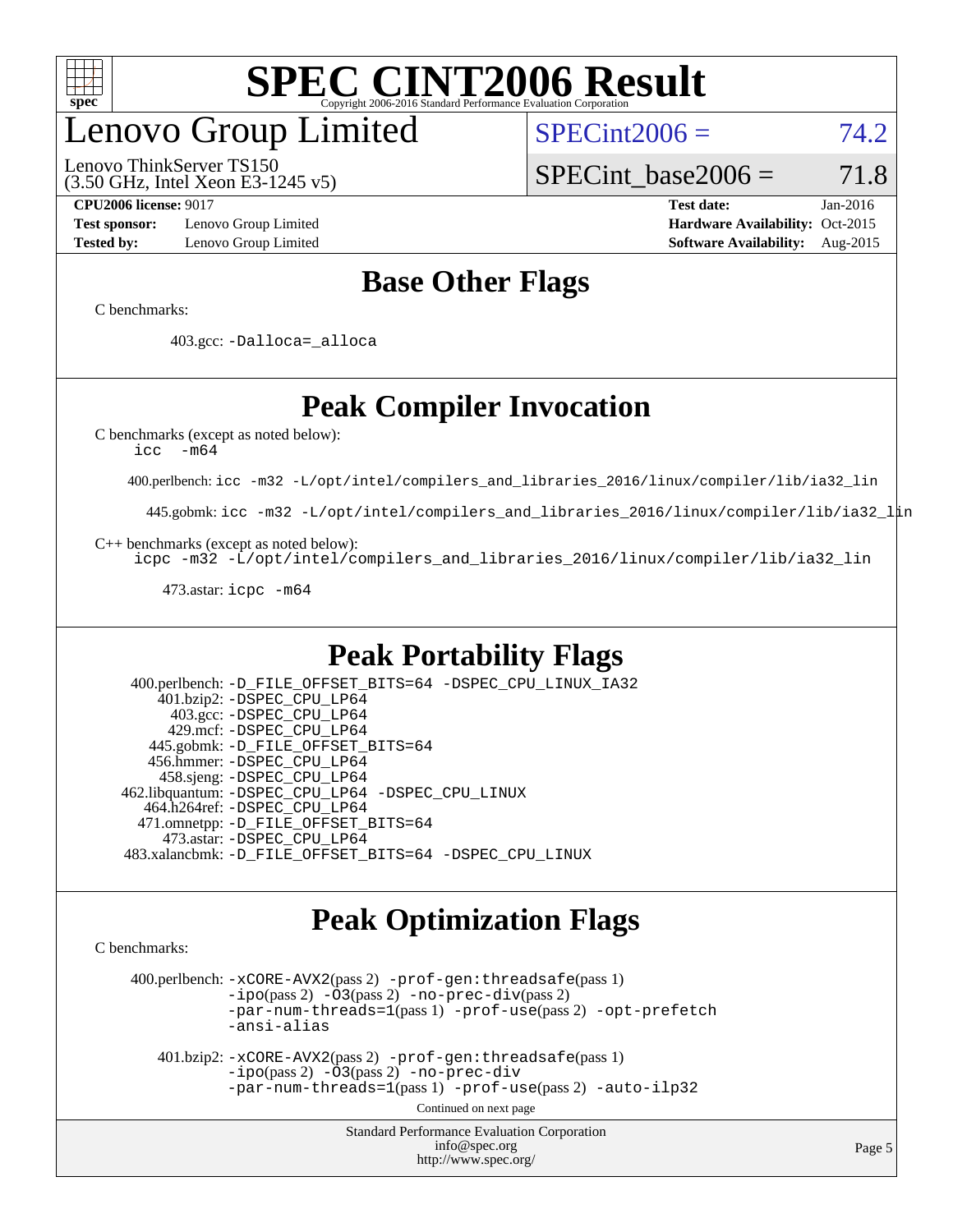

enovo Group Limited

 $SPECint2006 = 74.2$  $SPECint2006 = 74.2$ 

(3.50 GHz, Intel Xeon E3-1245 v5) Lenovo ThinkServer TS150

SPECint base2006 =  $71.8$ 

**[Test sponsor:](http://www.spec.org/auto/cpu2006/Docs/result-fields.html#Testsponsor)** Lenovo Group Limited **[Hardware Availability:](http://www.spec.org/auto/cpu2006/Docs/result-fields.html#HardwareAvailability)** Oct-2015

**[CPU2006 license:](http://www.spec.org/auto/cpu2006/Docs/result-fields.html#CPU2006license)** 9017 **[Test date:](http://www.spec.org/auto/cpu2006/Docs/result-fields.html#Testdate)** Jan-2016 **[Tested by:](http://www.spec.org/auto/cpu2006/Docs/result-fields.html#Testedby)** Lenovo Group Limited **[Software Availability:](http://www.spec.org/auto/cpu2006/Docs/result-fields.html#SoftwareAvailability)** Aug-2015

## **[Peak Optimization Flags \(Continued\)](http://www.spec.org/auto/cpu2006/Docs/result-fields.html#PeakOptimizationFlags)**

```
 401.bzip2 (continued):
                -opt-prefetch -ansi-alias
          403.gcc: -xCORE-AVX2 -ipo -O3 -no-prec-div -inline-calloc
                -opt-malloc-options=3 -auto-ilp32
         429.mcf: -xCORE-AVX2 -ipo -O3 -no-prec-div -parallel
                -opt-prefetch -auto-p32
       445.gobmk: -xCORE-AVX2(pass 2) -prof-gen:threadsafe(pass 1)
                -prof-use(pass 2) -par-num-threads=1(pass 1) -ansi-alias
       456.hmmer: basepeak = yes
        458.sjeng: -xCORE-AVX2(pass 2) -prof-gen:threadsafe(pass 1)
                -i\text{po}(pass 2) -\tilde{O}3(pass 2)-no-prec-div(pass 2)
                -par-num-threads=1(pass 1) -prof-use(pass 2) -unroll4
   462.libquantum: basepeak = yes
     464.h264ref: basepeak = yes
C++ benchmarks: 
      471.omnetpp: -xCORE-AVX2(pass 2) -prof-gen:threadsafe(pass 1)
                -i\text{po}(pass 2) -\overline{O}3(pass 2) -no-\overline{prec}\-div(pass 2)-par-num-threads=1(pass 1) -prof-use(pass 2)
                -opt-ra-region-strategy=block -ansi-alias
                -Wl,-z,muldefs -L/sh -lsmartheap
         473.astar: -xCORE-AVX2 -ipo -O3 -no-prec-div -opt-prefetch
                -auto-p32 -Wl,-z,muldefs -L/sh -lsmartheap64
    483.xalancbmk: -xCORE-AVX2 -ipo -O3 -no-prec-div -opt-prefetch
                -ansi-alias -Wl,-z,muldefs -L/sh -lsmartheap
```
## **[Peak Other Flags](http://www.spec.org/auto/cpu2006/Docs/result-fields.html#PeakOtherFlags)**

[C benchmarks](http://www.spec.org/auto/cpu2006/Docs/result-fields.html#Cbenchmarks):

403.gcc: [-Dalloca=\\_alloca](http://www.spec.org/cpu2006/results/res2016q1/cpu2006-20160125-38860.flags.html#b403.gcc_peakEXTRA_CFLAGS_Dalloca_be3056838c12de2578596ca5467af7f3)

```
The flags files that were used to format this result can be browsed at
http://www.spec.org/cpu2006/flags/Intel-ic16.0-official-linux64.html
http://www.spec.org/cpu2006/flags/Default-Platform-Flags.html
```